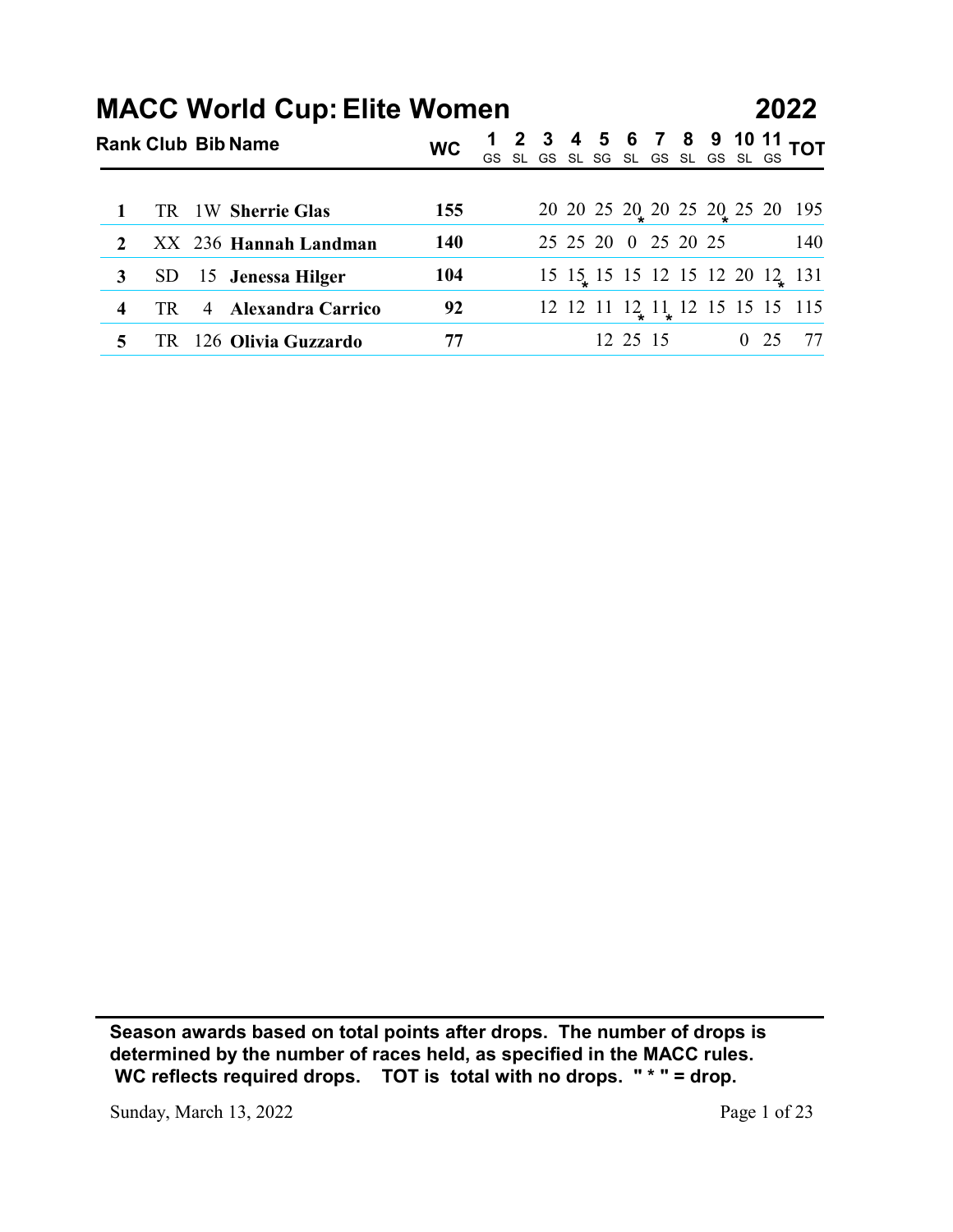|                  |           |    | <b>MACC World Cup: Elite Men</b> |            |  |             |        |   |                                                        |                  |        |                                                             | 2022                           |
|------------------|-----------|----|----------------------------------|------------|--|-------------|--------|---|--------------------------------------------------------|------------------|--------|-------------------------------------------------------------|--------------------------------|
|                  |           |    | <b>Rank Club Bib Name</b>        | <b>WC</b>  |  |             |        |   |                                                        |                  |        | 1 2 3 4 5 6 7 8 9 10 11<br>GS SL GS SL SG SL GS SL GS SL GS | <b>TOT</b>                     |
|                  |           |    |                                  |            |  |             |        |   |                                                        |                  |        |                                                             |                                |
| 1                | <b>TR</b> | 69 | <b>Nicholas Carrico</b>          | <b>160</b> |  |             |        |   |                                                        |                  |        |                                                             | 25 20 20 25 25 12 20 25 20 192 |
| $\boldsymbol{2}$ | <b>SD</b> |    | 6 Drew Hilger                    | 130        |  |             |        |   |                                                        |                  |        |                                                             | 20 15 15 20 20 20 15 20 15 160 |
| $\mathbf{3}$     | <b>SD</b> |    | 1M Will Meade                    | 108        |  | $0\quad 25$ |        |   |                                                        |                  |        |                                                             | 25 25 8 25 108                 |
| 4                | <b>SD</b> |    | 18 Kermit Anderson               | 93         |  |             |        |   |                                                        |                  |        |                                                             | 12 10 11 15 12 20 10 12 11 113 |
| 5                | <b>TO</b> |    | 22 Joel Holzknecht               | 87         |  |             |        |   | 11 12 10 12 15 11 12 15                                |                  |        |                                                             | 98                             |
|                  | <b>SD</b> | 7  | <b>Grant Hilger</b>              | 78         |  |             |        |   | $15 \t8_{\star} 12 \t11 \t10_{\star} 10 \t11 \t9 \t10$ |                  |        |                                                             | 96                             |
| 6                |           |    |                                  |            |  |             |        |   | 25 0 11 9 0                                            |                  |        | 9                                                           | 54                             |
| 7                |           |    | TR 116 Jason Kanakry             | 54         |  |             |        |   |                                                        |                  |        |                                                             |                                |
| 7                |           |    | TR 141 Robert Bettman            | 54         |  |             | 9 10 8 |   |                                                        |                  | 9 10 8 |                                                             |                                |
| 9                |           |    | TR 233 David Hall                | 23         |  |             |        |   |                                                        |                  |        | 11 12                                                       | 23                             |
| <b>10</b>        |           |    | AA 103 David Tomasik             | 21         |  | $10\;\;11$  |        |   |                                                        |                  |        |                                                             | 21                             |
| 11               | <b>SW</b> |    | 14 Greg Bast                     | 16         |  |             |        | 9 |                                                        | $\boldsymbol{0}$ |        | $\tau$                                                      | 54<br>16                       |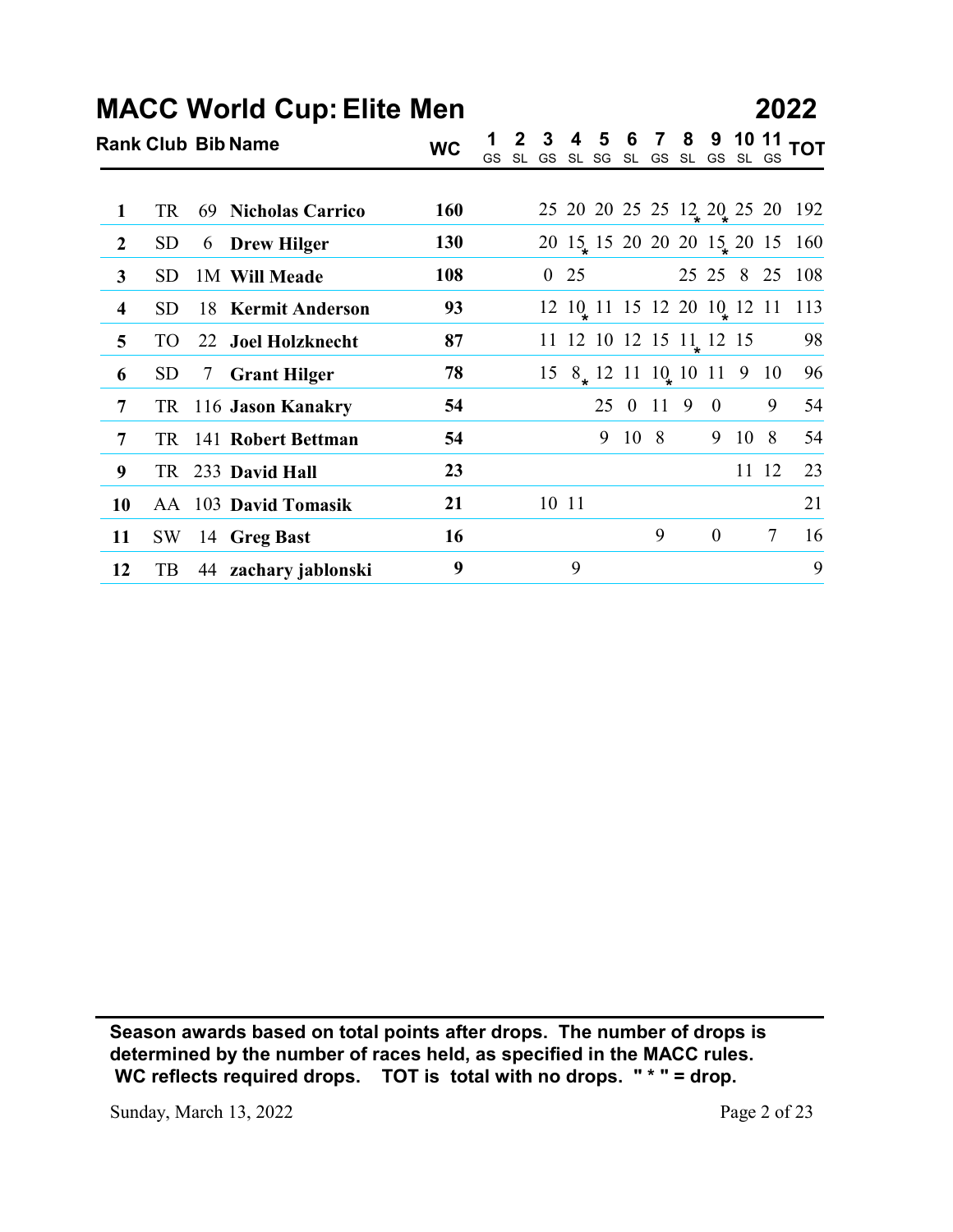|              |           |    |                                                                   |            |    |  |  |                         |  | 2022                                                           |     |
|--------------|-----------|----|-------------------------------------------------------------------|------------|----|--|--|-------------------------|--|----------------------------------------------------------------|-----|
|              |           |    | <b>MACC World Cup: Elite-1 Women</b><br><b>Rank Club Bib Name</b> | <b>WC</b>  | GS |  |  |                         |  | 2 3 4 5 6 7 8 9 10 11 TOT<br>SL GS SL SG SL GS SL GS SL GS TOT |     |
|              |           |    |                                                                   |            |    |  |  |                         |  |                                                                |     |
|              | <b>TO</b> |    | 113 Susie Mackens                                                 | 165        |    |  |  | 25 20 25 25 25 20 25 20 |  |                                                                | 185 |
| $\mathbf{2}$ | TB        | 39 | Janie Guiliani                                                    | <b>160</b> |    |  |  |                         |  | 20 25 20 20 20 25 20 25 25 200                                 |     |
| 3            | <b>TO</b> | 68 | <b>Samantha Sayers</b>                                            | <b>110</b> |    |  |  |                         |  | 15 15 15 15 15 15 15 15 20 140                                 |     |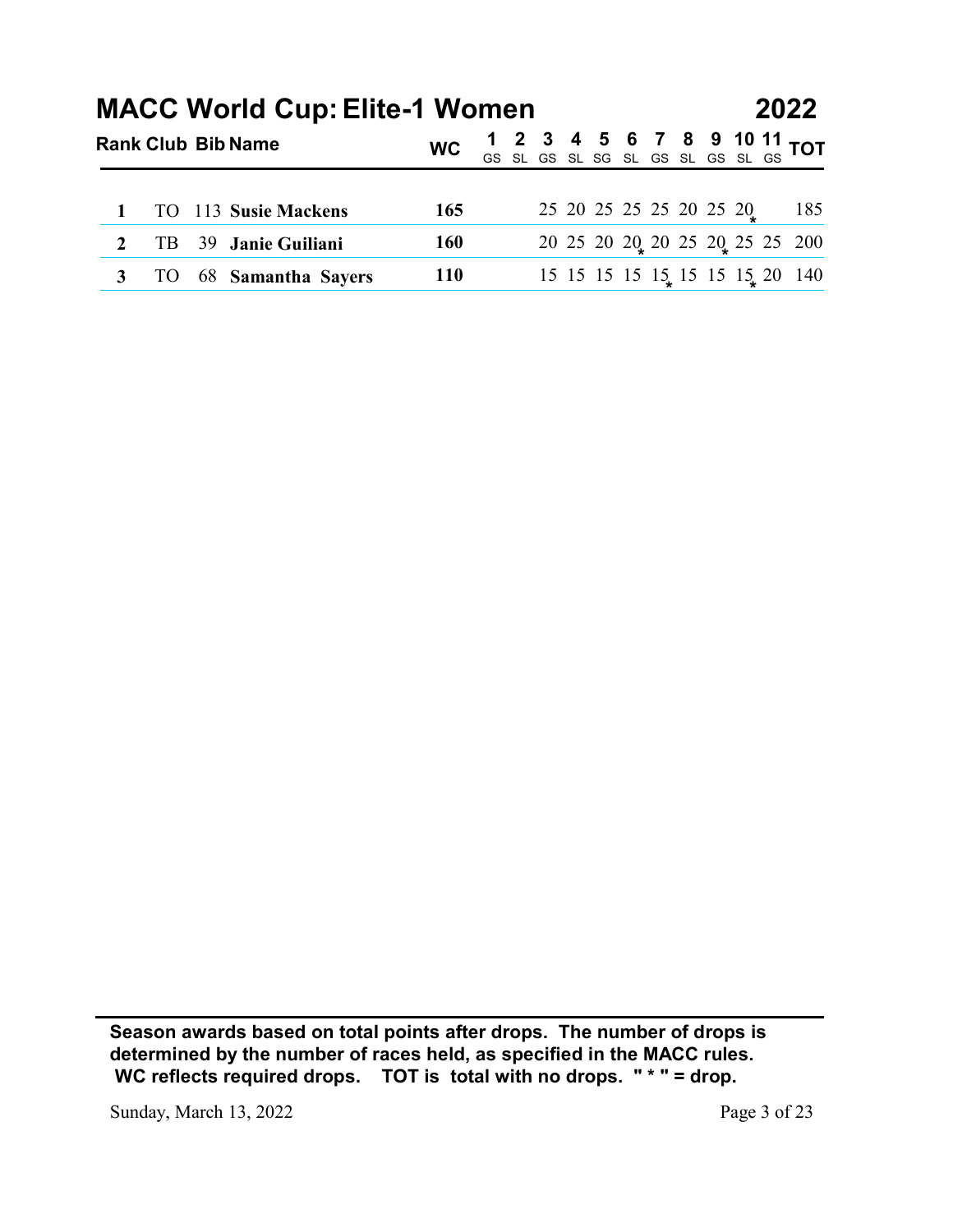|                |            |    |                                                                          |           |                                                                     |    |       |    |            |    |            |                | 2022                                                                        |
|----------------|------------|----|--------------------------------------------------------------------------|-----------|---------------------------------------------------------------------|----|-------|----|------------|----|------------|----------------|-----------------------------------------------------------------------------|
|                |            |    | <b>MACC World Cup: Supervet Elite-1 Men</b><br><b>Rank Club Bib Name</b> | <b>WC</b> |                                                                     |    |       |    |            |    |            |                |                                                                             |
|                |            |    |                                                                          |           | 1 2 3 4 5 6 7 8 9 10 11 TOT<br>GS SL GS SL SG SL GS SL GS SL GS TOT |    |       |    |            |    |            |                |                                                                             |
| 1              | TR         |    | 166 Brian Onnela                                                         | 155       |                                                                     |    |       |    |            |    |            |                |                                                                             |
| $\overline{2}$ | ${\rm SD}$ | 49 | <b>Gary Konsza</b>                                                       | 127       |                                                                     |    |       |    |            |    |            |                | $20, 15, 25, 15, 25, 25, 25, 15, 25, 190$<br>12 20 20 20 15 12 20 12 20 151 |
| $\mathbf{3}$   | <b>SD</b>  | 71 | <b>David Smith</b>                                                       | 85        |                                                                     |    | 15 25 |    | 25         |    | 20         |                | 85                                                                          |
| 4              | <b>TO</b>  | 67 | <b>Mike Sayers</b>                                                       | 68        |                                                                     |    |       | 11 |            |    |            | 11 11 12 11 12 | 68                                                                          |
| 5              | <b>SD</b>  | 3  | <b>Kurt Adams</b>                                                        | 65        |                                                                     | 25 |       |    |            |    | $15\quad0$ | 25             | 65                                                                          |
| 6              | <b>SN</b>  |    | 81 Paul Williams                                                         | 64        |                                                                     |    |       | 12 |            | 12 |            | 15 10 15       | 64                                                                          |
| 7              | <b>TO</b>  | 76 | <b>Mark Warren</b>                                                       | 47        |                                                                     |    |       |    | 15 12 20 0 |    |            |                | 47                                                                          |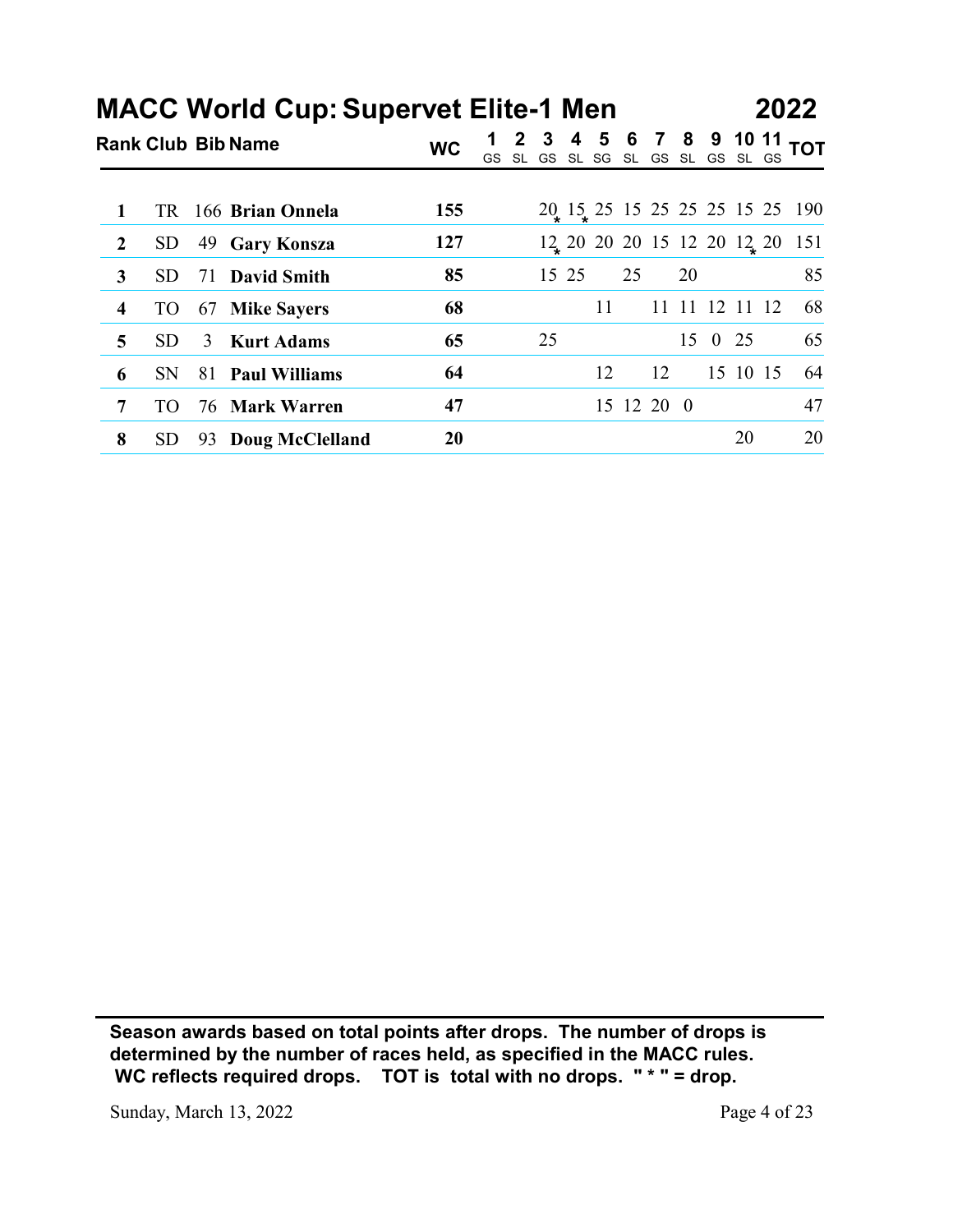|                         |           | <b>MACC World Cup: Vet Elite-1 Men</b> |           |                                                             |       |          |  |            |    | 2022                          |
|-------------------------|-----------|----------------------------------------|-----------|-------------------------------------------------------------|-------|----------|--|------------|----|-------------------------------|
|                         |           | <b>Rank Club Bib Name</b>              | <b>WC</b> | 1 2 3 4 5 6 7 8 9 10 11<br>GS SL GS SL SG SL GS SL GS SL GS |       |          |  |            |    | <b>TOT</b>                    |
|                         |           |                                        |           |                                                             |       |          |  |            |    |                               |
| $\mathbf{1}$            | JD        | <b>Foster Butler</b><br>5              | 132       |                                                             |       |          |  |            |    | 25 15 20 12 20 0 15 15 25 147 |
| $\boldsymbol{2}$        | <b>TO</b> | 25 Jacek Cholewicki                    | 119       |                                                             | 12 20 |          |  |            |    | 20, 12, 25, 25, 25, 12, 151   |
| $\mathbf{3}$            | TO        | 138 Vincent Benivegna                  | 117       | 20                                                          |       |          |  |            |    | 15 15 15 20 20 12 15 132      |
| $\overline{\mathbf{4}}$ | <b>TO</b> | 162 Cliff Langdon                      | 95        |                                                             | 15 25 |          |  | 15 0 20 20 |    | 95                            |
| 5                       | TR        | 233 David Hall                         | 75        |                                                             |       | 25 25 25 |  |            |    | 75                            |
| 6                       |           | TR 100 Mike Hietbrink                  | 22        | 11                                                          |       |          |  |            | 11 | 22                            |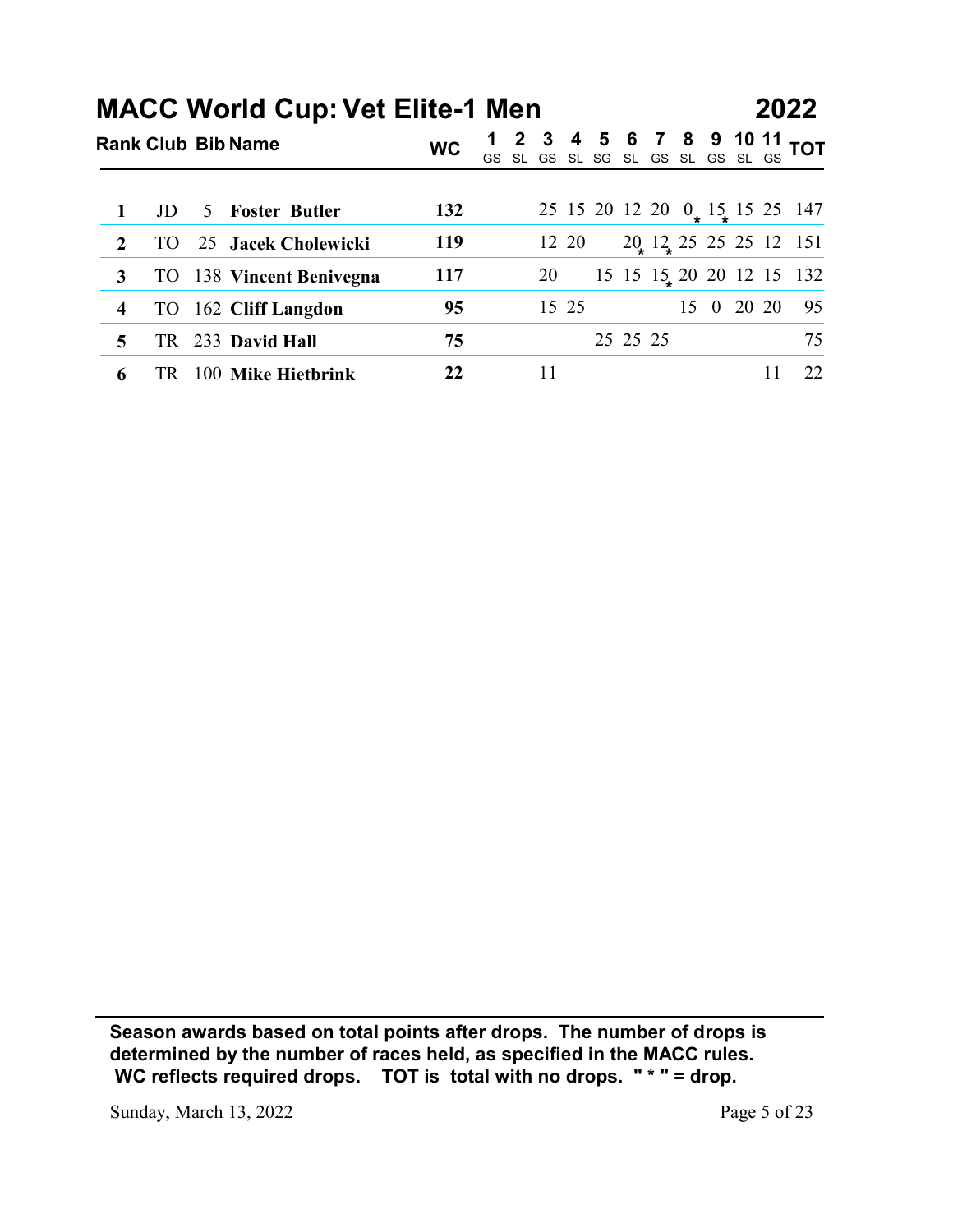|           |    | <b>MACC World Cup: Elite-1 Men</b> |            |  |          |  |             |       |                | 2022       |
|-----------|----|------------------------------------|------------|--|----------|--|-------------|-------|----------------|------------|
|           |    | <b>Rank Club Bib Name</b>          | <b>WC</b>  |  | GS SL GS |  | SL SG SL GS | SL GS | 10 11<br>SL GS | <b>TOT</b> |
|           |    |                                    |            |  |          |  |             |       |                |            |
| <b>SW</b> | 70 | <b>Jeffrey Sitko</b>               | <b>100</b> |  | 25 25    |  |             |       |                | 25 25 100  |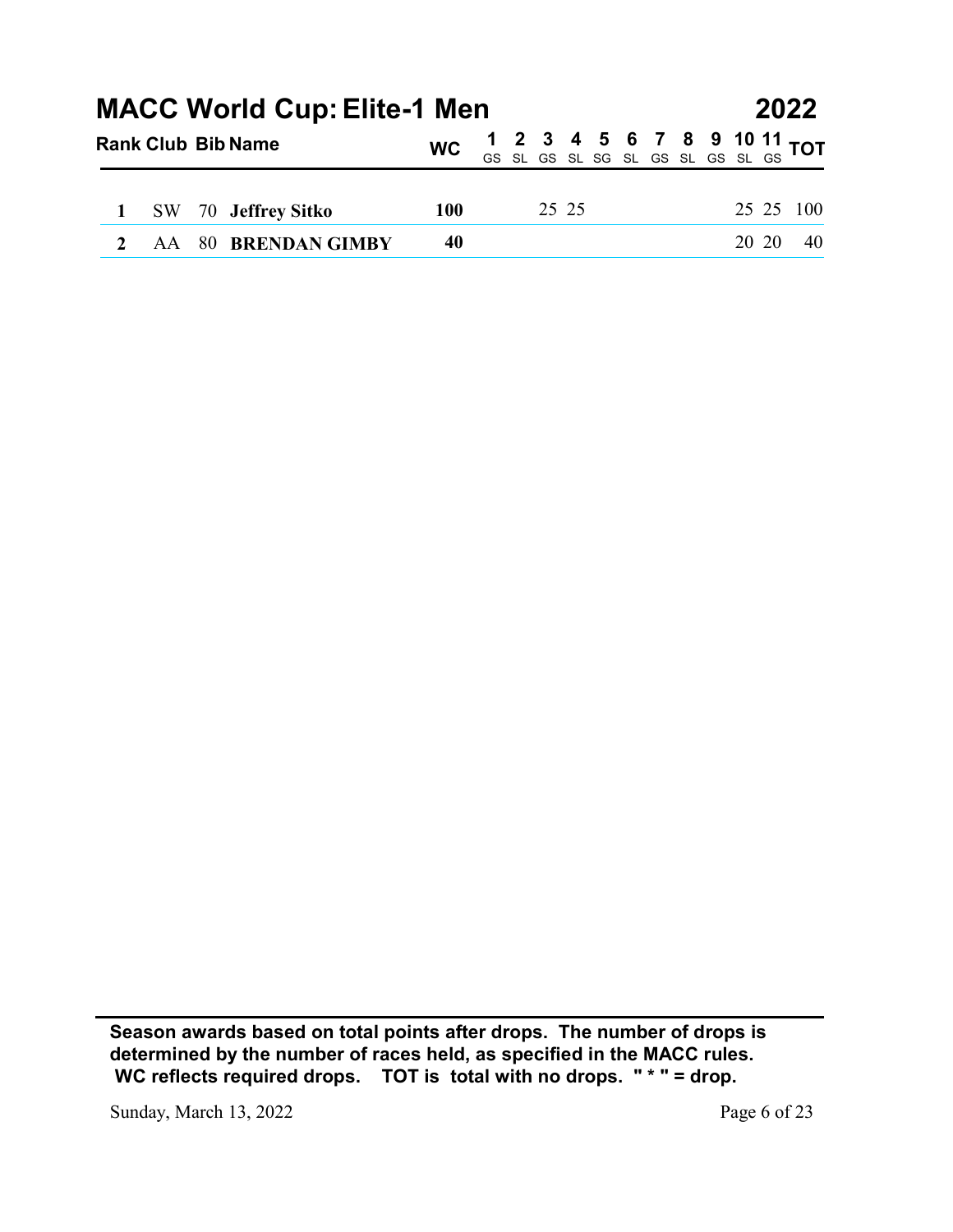|                         |           |    | <b>MACC World Cup: Vet Elite-2 Women</b> |           |  |       |  |  |            |  | 2022                                                                |
|-------------------------|-----------|----|------------------------------------------|-----------|--|-------|--|--|------------|--|---------------------------------------------------------------------|
|                         |           |    | <b>Rank Club Bib Name</b>                | <b>WC</b> |  |       |  |  |            |  | 1 2 3 4 5 6 7 8 9 10 11 TOT<br>GS SL GS SL SG SL GS SL GS SL GS TOT |
|                         |           |    |                                          |           |  |       |  |  |            |  |                                                                     |
| 1                       | <b>TO</b> | 73 | <b>S</b> Woodford-Stober                 | 160       |  |       |  |  |            |  | 20 20 15 25 20 25 25 25 25 200                                      |
| $\boldsymbol{2}$        | <b>SD</b> |    | 79 Laura White                           | 155       |  |       |  |  |            |  | 25 15 25 20 25 20 20 20 20 190                                      |
| $\mathbf{3}$            | <b>SW</b> |    | 26 Diane Clark-Finkel                    | 114       |  |       |  |  |            |  | $15\frac{15}{12}$ 25 20 $0\frac{15}{12}$ 12 15 12 15 129            |
| $\overline{\mathbf{4}}$ | <b>TR</b> |    | 75 Ginnie Uhley                          | 85        |  |       |  |  |            |  | 11 11 12 12 12 11 11 15 12 107                                      |
| 5                       | <b>TR</b> | 17 | <b>Kathy Bauer</b>                       | 62        |  | 12 12 |  |  | 11 15 12 0 |  | 62                                                                  |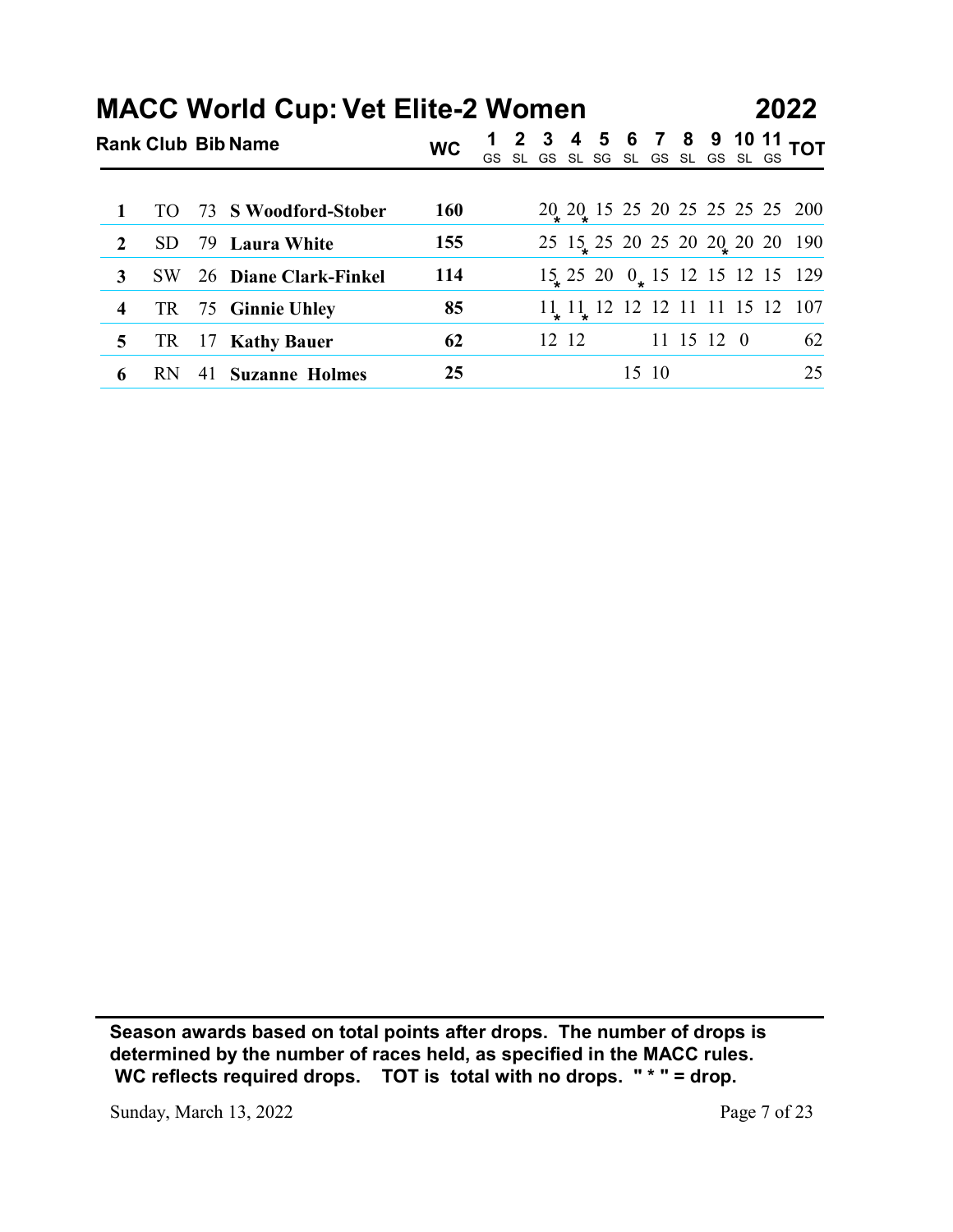|   |                        |    | <b>MACC World Cup: Elite-2 Women</b>    |            |  |                      |    |  |  |  | 2022                                                                  |
|---|------------------------|----|-----------------------------------------|------------|--|----------------------|----|--|--|--|-----------------------------------------------------------------------|
|   |                        |    | <b>Rank Club Bib Name</b>               | <b>WC</b>  |  |                      |    |  |  |  | 1 2 3 4 5 6 7 8 9 10 11 TOT<br>GS SL GS SL SG SL GS SL GS SL GS SL GS |
|   |                        |    |                                         |            |  |                      |    |  |  |  |                                                                       |
| 2 | <b>SN</b><br><b>TO</b> | 83 | <b>Dana Lewis</b><br>132 April Chernoby | 155<br>150 |  | $\frac{0}{\epsilon}$ | 25 |  |  |  | 25 25 20 25 20 20 20 20 20 20 195<br>25 25 25 25 25 150               |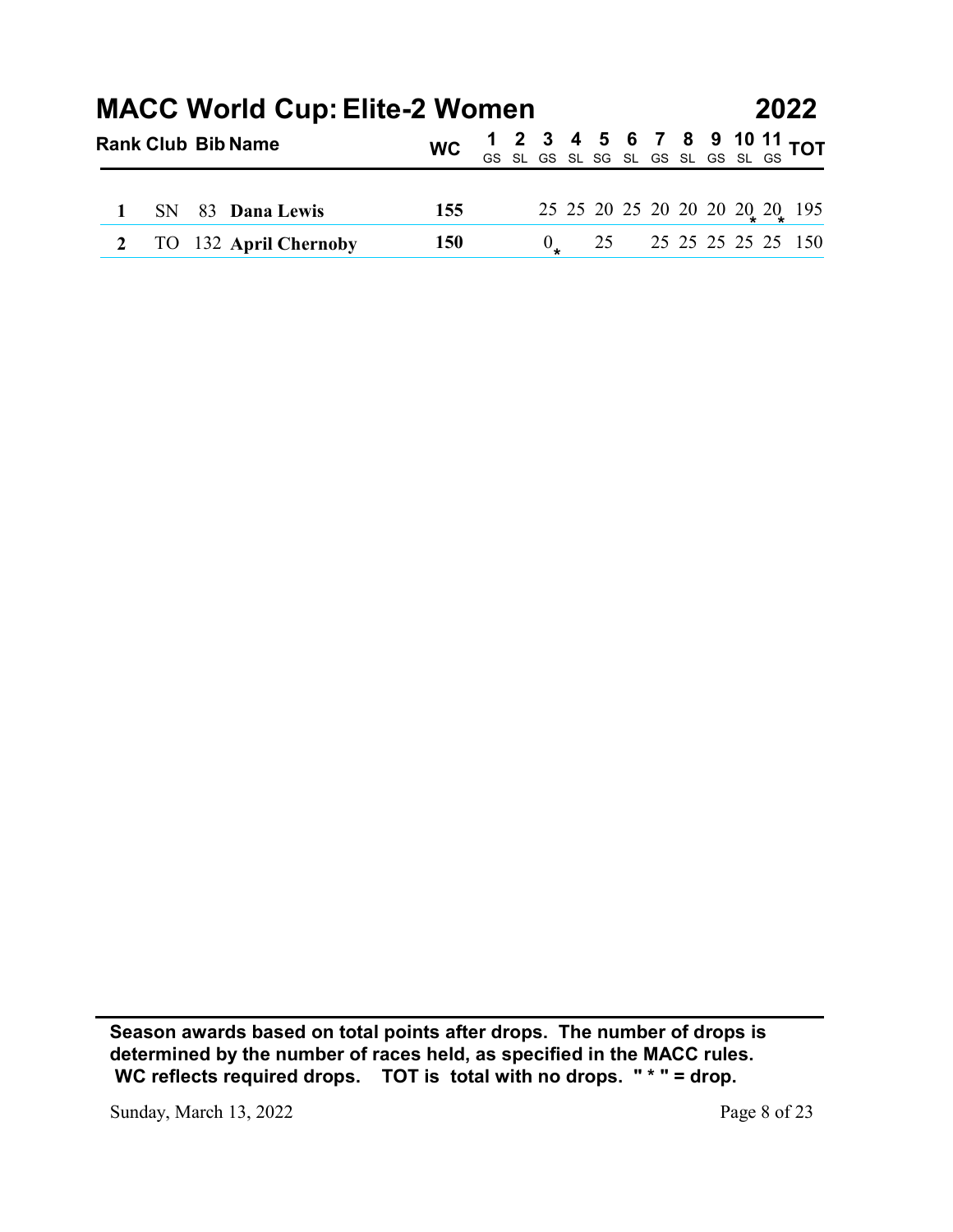|                         | <b>MACC World Cup: SuperVet Elite-2 Men</b> |           |                                                                     |    |                |    |    |  |                                | 2022 |
|-------------------------|---------------------------------------------|-----------|---------------------------------------------------------------------|----|----------------|----|----|--|--------------------------------|------|
|                         | <b>Rank Club Bib Name</b>                   | <b>WC</b> | 1 2 3 4 5 6 7 8 9 10 11 TOT<br>GS SL GS SL SG SL GS SL GS SL GS TOT |    |                |    |    |  |                                |      |
|                         |                                             |           |                                                                     |    |                |    |    |  |                                |      |
| 1                       | Jim Hoppenrath<br>TR<br>42                  | 155       |                                                                     |    |                |    |    |  | 15 25 15 25 20 25 20 15 25 185 |      |
| $\boldsymbol{2}$        | 176 Michael Cox<br><b>TO</b>                | 139       |                                                                     |    |                |    |    |  | 25 12 25 11 25 15 25 12 20 170 |      |
| 3                       | TR<br>88 wayne drier                        | 98        |                                                                     |    | 20             |    |    |  | 20 10 20 12 25 11 118          |      |
| $\overline{\mathbf{4}}$ | 197 Ray Blythe<br>SW                        | 85        |                                                                     |    | 20 15 20 15 15 |    |    |  |                                | 85   |
| 5                       | 134 Mike Altenburg<br>TB                    | 73        |                                                                     |    |                |    |    |  | 12 11 11 12 12 0 15 $0_* 12_*$ | 85   |
| 6                       | 221 Steven Anderson<br><b>SD</b>            | 69        |                                                                     | 11 |                | 12 | 11 |  | 20 15                          | 69   |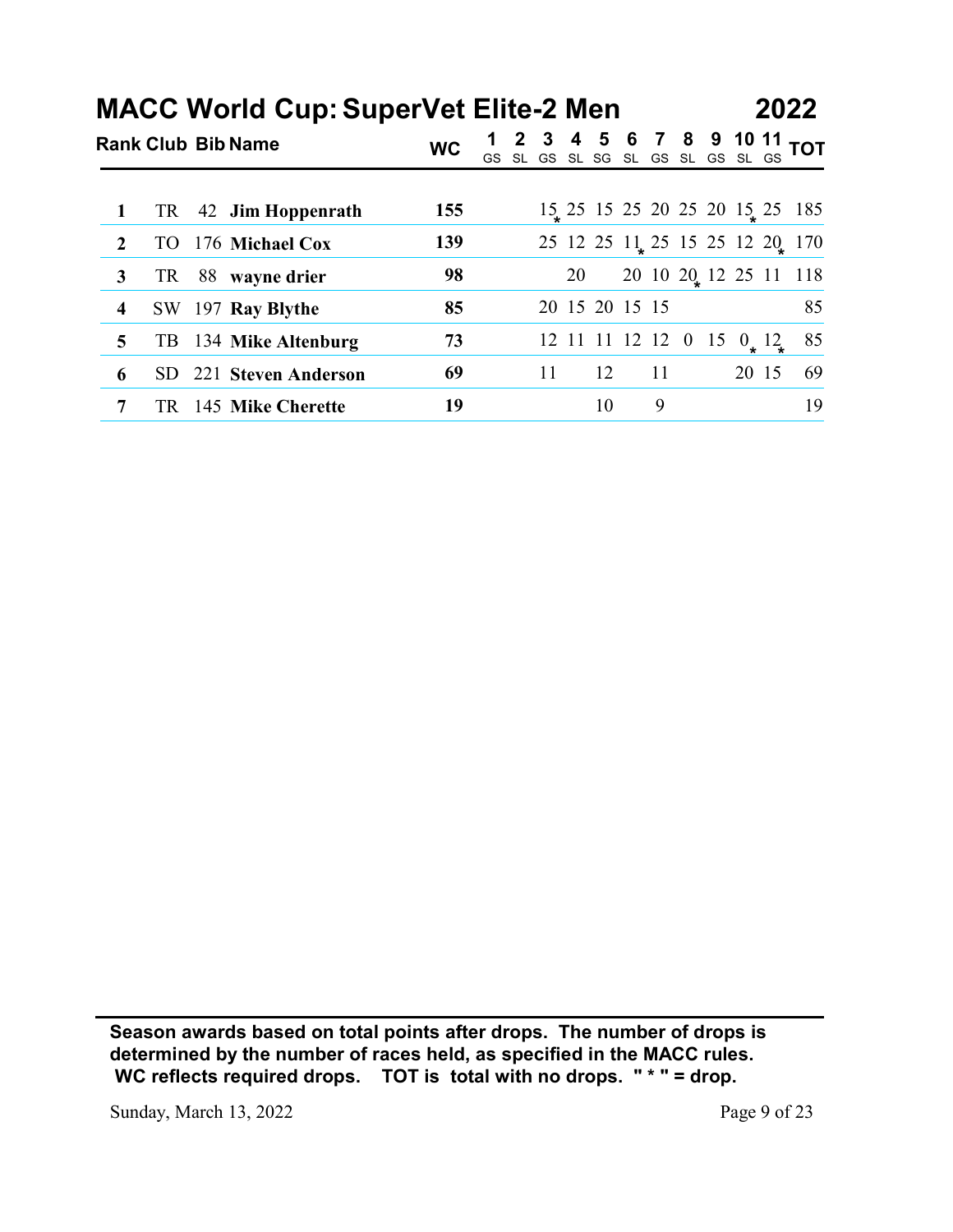|   |           | <b>MACC World Cup: Vet Elite-2 Men</b> |           |  |            |    |           |       | $\mathbf{11}$<br>10              | 2022                                     |
|---|-----------|----------------------------------------|-----------|--|------------|----|-----------|-------|----------------------------------|------------------------------------------|
|   |           | <b>Rank Club Bib Name</b>              | <b>WC</b> |  |            |    |           |       | GS SL GS SL SG SL GS SL GS SL GS | <b>TOT</b>                               |
| 1 | <b>TO</b> | 16 Daniel Bates                        | 165       |  |            |    |           |       |                                  |                                          |
| 2 | TB        | 125 Doug Gilmour                       | 105       |  | 20 20      |    |           | 20 20 |                                  | 25 25 20 25 20 25 25 25 20 210<br>25 105 |
| 3 | SN        | 184 Rich Wodnicki                      | 70        |  |            |    | $0$ 20 15 |       | 20 15                            | 70                                       |
| 4 |           | AA 207 Gregory Hoeft                   | 57        |  | $15\quad0$ |    |           |       | 0 15 15 12                       | 57                                       |
| 5 |           | XX 235 William Moore                   | 50        |  |            | 25 | 25        |       | $\boldsymbol{0}$                 | 50                                       |

Sunday, March 13, 2022 Page 10 of 23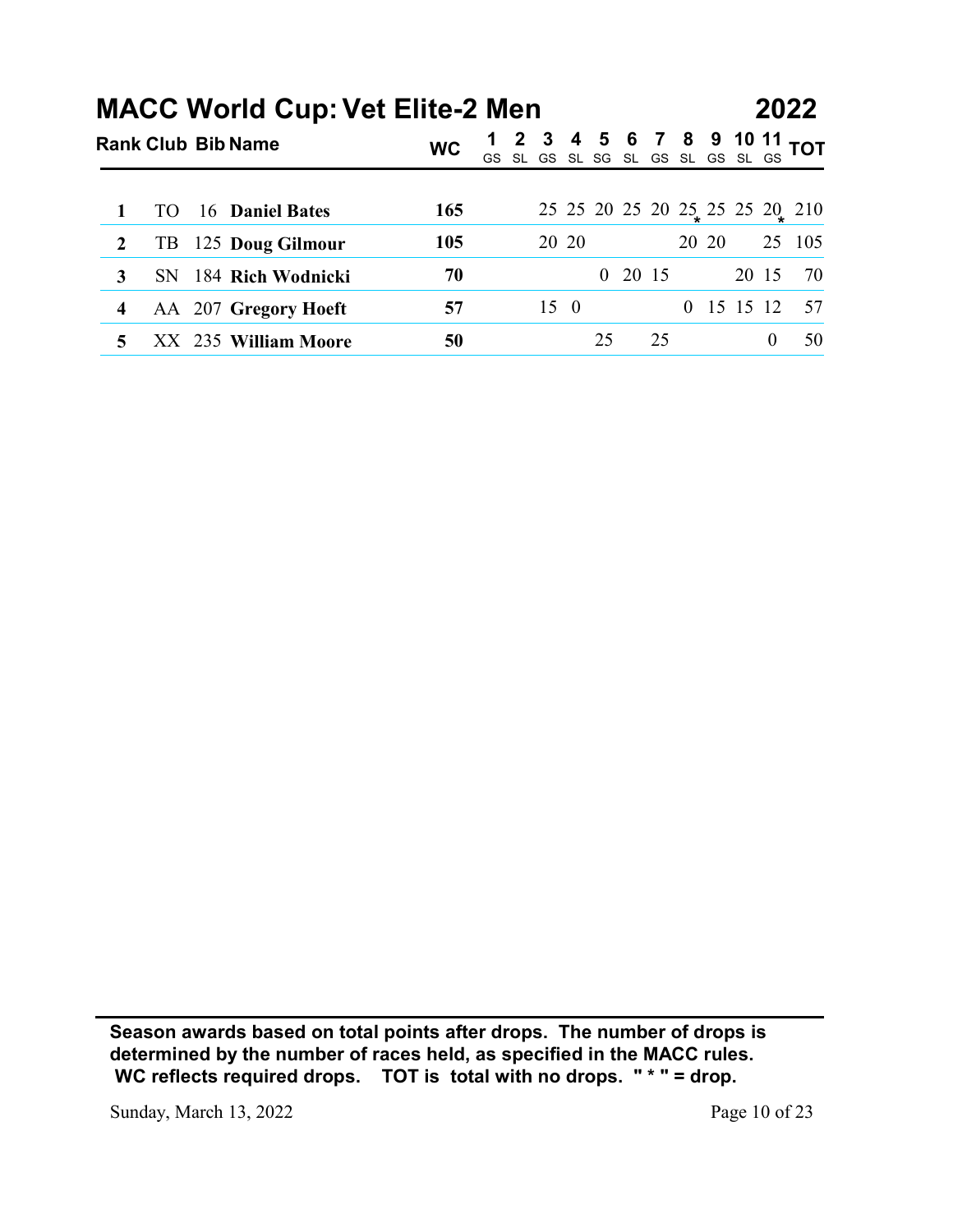|                         |           | <b>MACC World Cup: Elite-2 Men</b> |           |    |    |          |    |          |       |                |    |                                                        |            |
|-------------------------|-----------|------------------------------------|-----------|----|----|----------|----|----------|-------|----------------|----|--------------------------------------------------------|------------|
|                         |           |                                    |           |    |    |          |    |          |       |                |    | 2022                                                   |            |
|                         |           | <b>Rank Club Bib Name</b>          | <b>WC</b> | GS |    |          |    |          |       |                |    | 2 3 4 5 6 7 8 9 10 11<br>SL GS SL SG SL GS SL GS SL GS | <b>TOT</b> |
|                         |           |                                    |           |    |    |          |    |          |       |                |    |                                                        |            |
| $\mathbf{1}$            | SN        | 20 Ryan Bloodworth                 | 152       |    |    |          |    |          |       |                |    | 25 25 12 20 25 20 25 20 25 197                         |            |
| $\boldsymbol{2}$        | <b>SW</b> | 104 Andrew Kerbrat                 | 105       |    |    |          |    | 20 25 20 |       |                |    | 25 15 105                                              |            |
| 3                       | SN        | 161 Nick Mazzenga                  | 95        |    | 15 |          | 15 |          |       |                |    | $12 \div 15$ 15 15 20 107                              |            |
| $\overline{\mathbf{4}}$ | SN        | 217 Todd Lau                       | 74        |    |    |          |    |          |       | 11 15 11 25 12 |    |                                                        | 74         |
| 5                       | <b>SW</b> | 146 Chip Dayton                    | 65        |    |    | 20 20 25 |    |          |       |                |    |                                                        | 65         |
| 6                       |           | TR 237 Mason Bettman               | 47        |    |    |          |    |          | 12 15 |                | 20 |                                                        | 47         |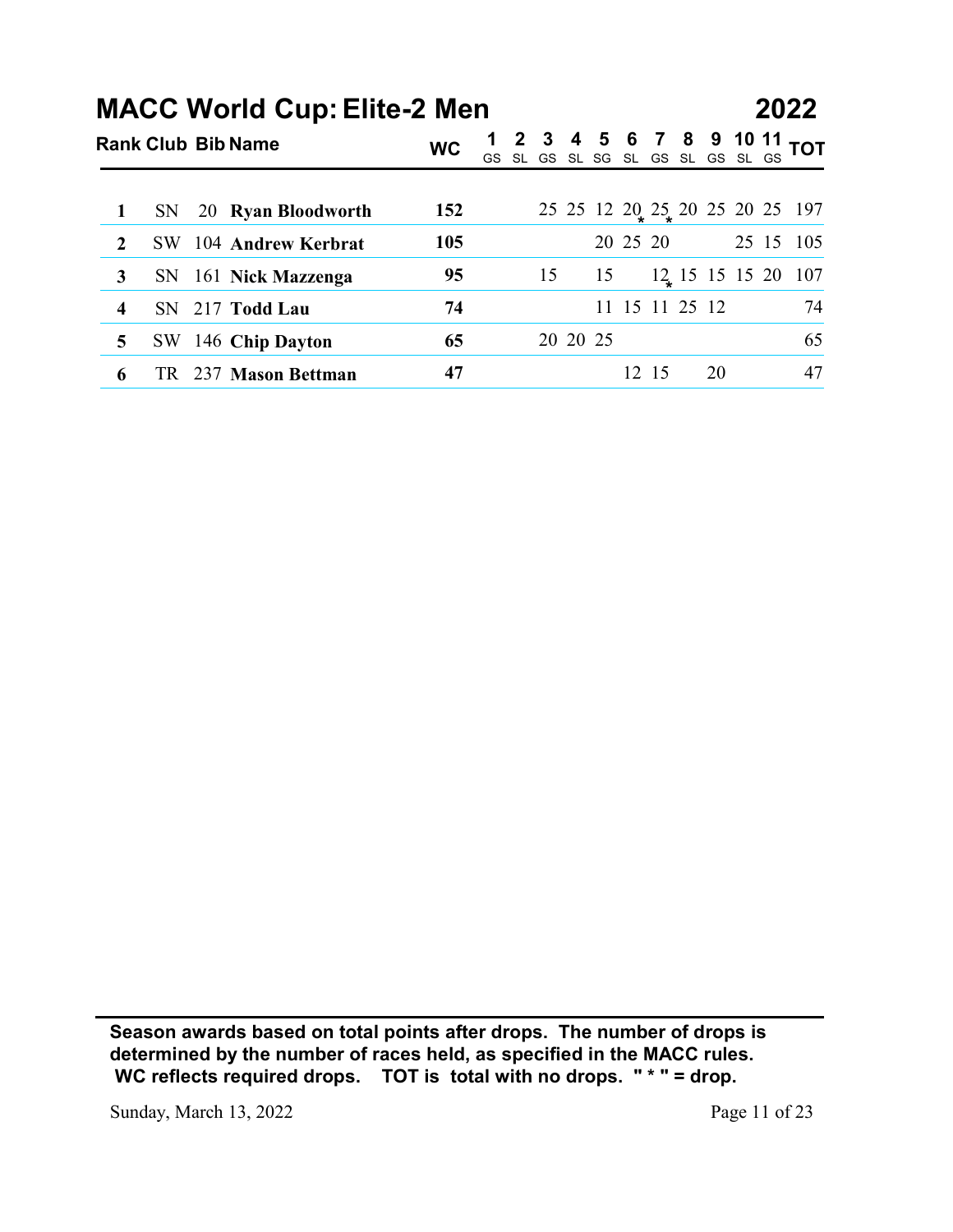|                     |                 |    |                                                                 |           |    |    |    |   |                                    |    |             | 2022                           |
|---------------------|-----------------|----|-----------------------------------------------------------------|-----------|----|----|----|---|------------------------------------|----|-------------|--------------------------------|
|                     |                 |    | <b>MACC World Cup: Vet-A Women</b><br><b>Rank Club Bib Name</b> | <b>WC</b> | GS |    |    | 6 | 8<br>SL GS SL SG SL GS SL GS SL GS |    | 10          | $\frac{11}{20}$ TOT            |
|                     |                 |    |                                                                 |           |    |    |    |   |                                    |    |             |                                |
| 1                   | <b>TR</b>       | 21 | <b>Kathy Carrico</b>                                            | 170       |    |    |    |   |                                    |    |             | 25 25 26 26 27 25 25 25 25 215 |
| $\overline{2}$<br>3 | <b>TR</b><br>TR | 89 | 86 Renee Cherette<br><b>Denise Miller</b>                       | 90<br>75  |    | 20 | 25 |   | 25                                 | 15 | 20 20 20 15 | 20 105<br>75                   |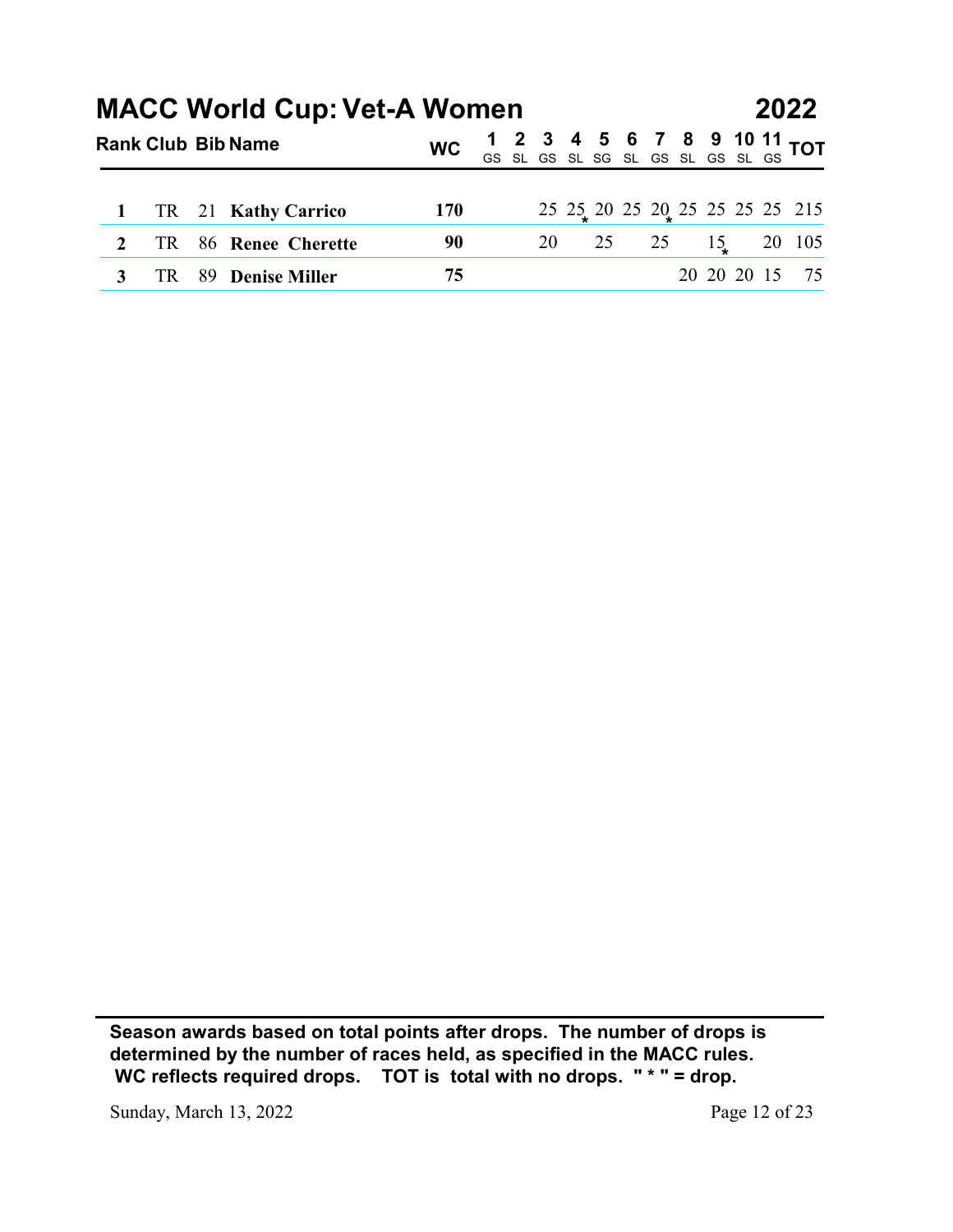|                  |           |                                                                    |            |    |  |    |   |                |    |                               | 2022                           |
|------------------|-----------|--------------------------------------------------------------------|------------|----|--|----|---|----------------|----|-------------------------------|--------------------------------|
|                  |           | <b>MACC World Cup: Supervet-A Men</b><br><b>Rank Club Bib Name</b> | <b>WC</b>  | GS |  | 5. | 6 |                | 8  | SL GS SL SG SL GS SL GS SL GS | 10 $11$ TOT                    |
|                  |           |                                                                    |            |    |  |    |   |                |    |                               |                                |
|                  | TB        | <b>Brian Dusina</b><br>28                                          | 162        |    |  |    |   | 25 25 25 25 25 |    |                               | 12 25 162                      |
| $\boldsymbol{2}$ | <b>TR</b> | 142 David Carrico                                                  | 140        |    |  |    |   |                |    |                               | 20 20 20 20 20 20 20 12 172    |
| 3                |           | AA 179 Richard Steele                                              | <b>120</b> |    |  |    |   |                |    |                               | 15 15 15 15 15 15 25 15 20 150 |
| 4                |           | AA 144 Rich Williams                                               | 65         |    |  |    |   |                | 25 | 25 15                         | 65                             |

Sunday, March 13, 2022 Page 13 of 23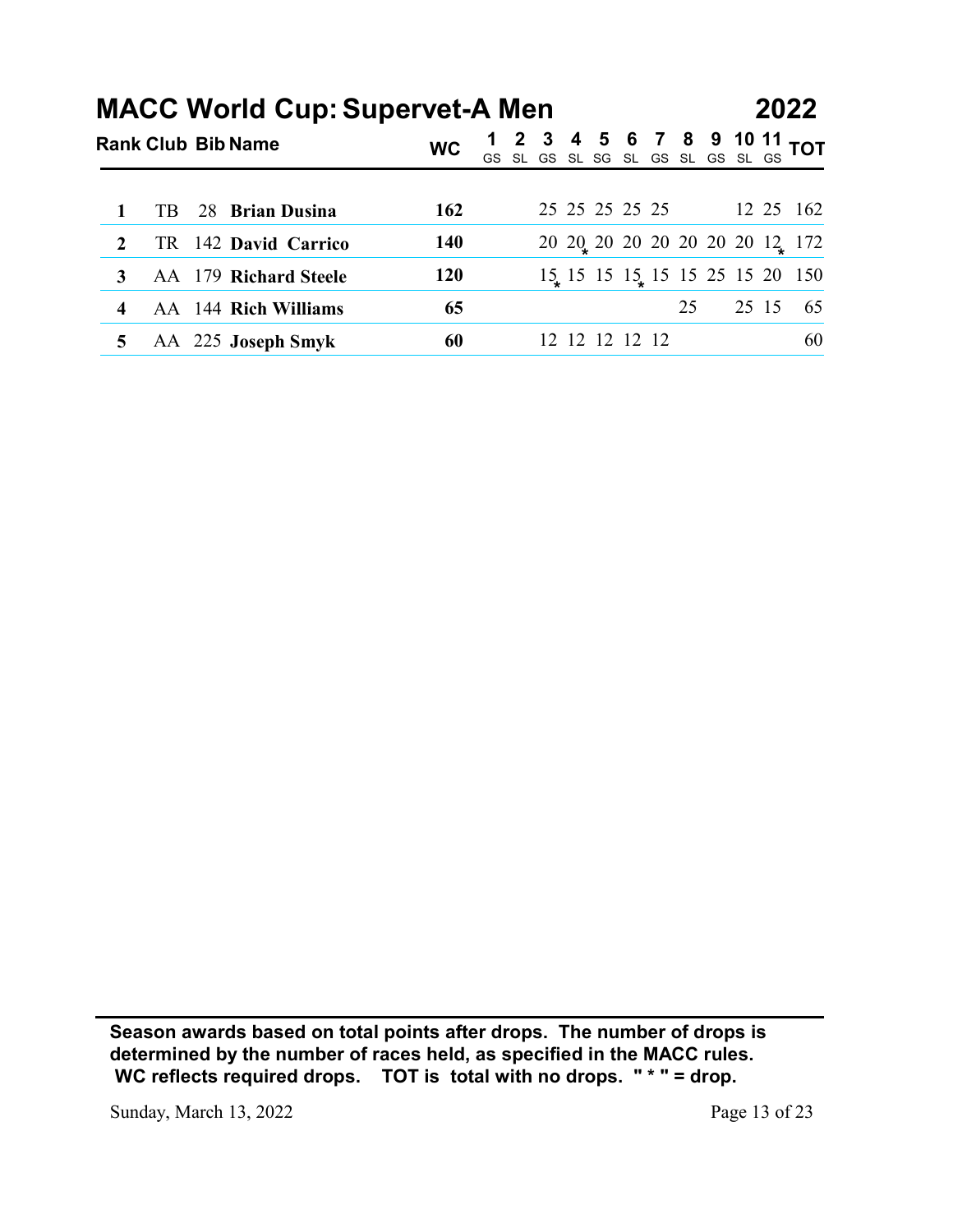|    |    | <b>MACC World Cup: Vet-A Men</b><br><b>Rank Club Bib Name</b> | <b>WC</b> |  |          |  |             |       | 10<br>SL GS | 2022<br>$\mathbf{11}$<br><b>TOT</b>              |
|----|----|---------------------------------------------------------------|-----------|--|----------|--|-------------|-------|-------------|--------------------------------------------------|
|    |    |                                                               |           |  | GS SL GS |  | SL SG SL GS | SL GS |             |                                                  |
| TR | 32 | <b>James Geisling</b>                                         | 175       |  |          |  |             |       |             | $20_{\ast}$ 0 $_{\ast}$ 25 25 25 25 25 25 25 195 |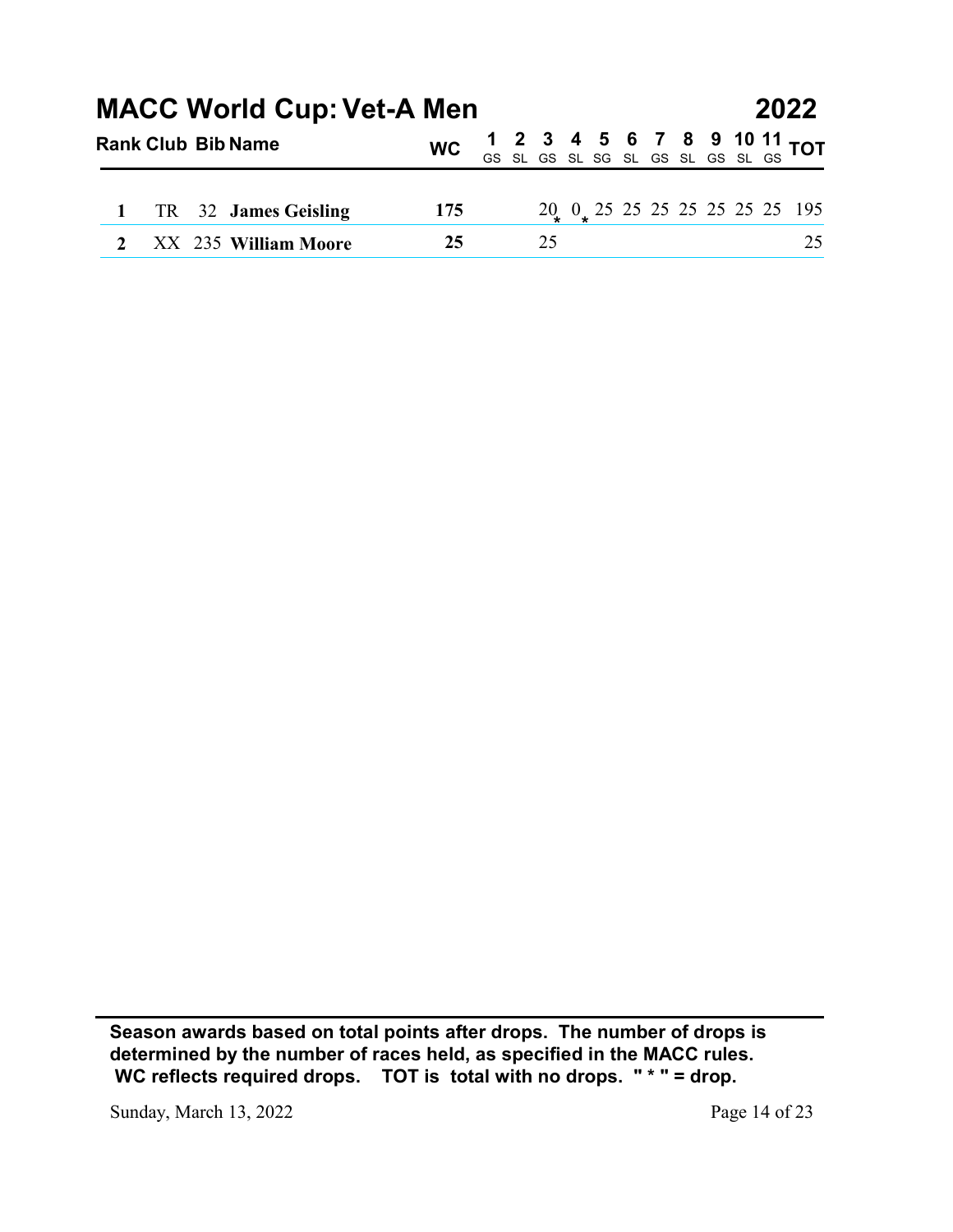|                  |           |    |                                                           |           |    |       |          |       |                      |             |            | 2022                                              |
|------------------|-----------|----|-----------------------------------------------------------|-----------|----|-------|----------|-------|----------------------|-------------|------------|---------------------------------------------------|
|                  |           |    | <b>MACC World Cup: A Men</b><br><b>Rank Club Bib Name</b> | <b>WC</b> |    |       |          |       | 8                    |             |            |                                                   |
|                  |           |    |                                                           |           | GS | SL GS | SL SG SL |       | GS SL                | မ<br>၆<br>၆ |            | $\frac{10}{\text{SL}}$ $\frac{11}{\text{GS}}$ tot |
| $\mathbf 1$      | <b>SN</b> | 90 | <b>Christopher Williams</b>                               | 165       |    |       |          |       |                      |             |            | 20 25 25 25 20 25 20 20 25 205                    |
| $\boldsymbol{2}$ | <b>SW</b> | 78 | <b>Chuck White</b>                                        | 150       |    |       |          |       |                      |             |            | 25 20 20 20 25 15 25 15 20 185                    |
| $\mathbf{3}$     | TB        |    | 92 Scott Soucie                                           | 102       |    | 15 15 |          |       |                      |             |            | $0$ , $11$ , 20 12 25 15 113                      |
| 4                | <b>SW</b> |    | 226 Brian Finkel                                          | 93        |    |       |          |       | 15 12 15 12 15 12 12 |             |            | 93                                                |
| 5                | TO        |    | 55 Bob Milne                                              | 60        |    | 12 12 |          | 15 10 |                      |             | $0\quad11$ | 60                                                |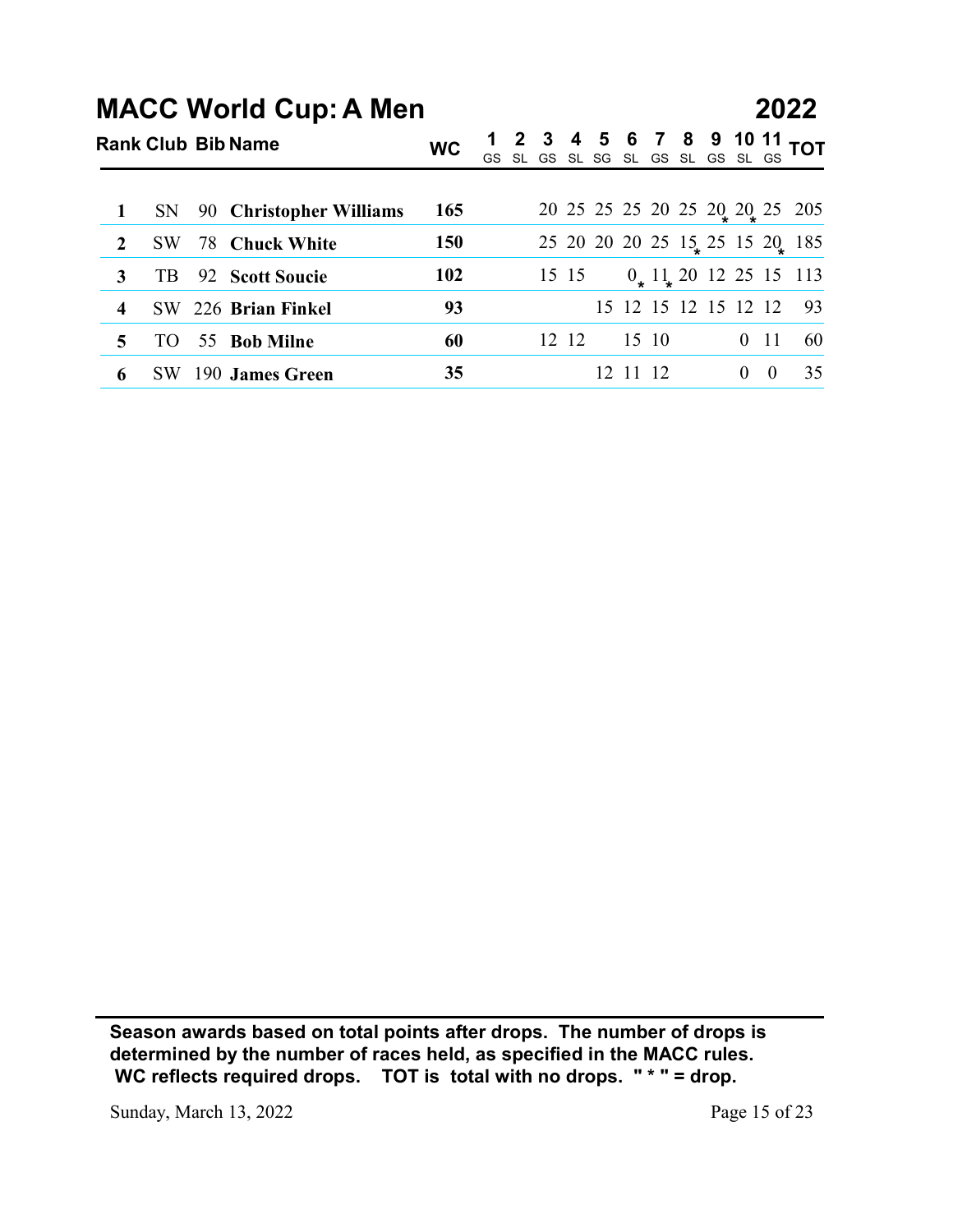|                     |                        |    |                                                             |            |    |    |          |          |                              |             | 2022                                        |
|---------------------|------------------------|----|-------------------------------------------------------------|------------|----|----|----------|----------|------------------------------|-------------|---------------------------------------------|
|                     |                        |    | <b>MACC World Cup: B Women</b><br><b>Rank Club Bib Name</b> | <b>WC</b>  | GS |    |          | 6        | 8<br>SL GS SL SG SL GS SL GS | 10<br>SL GS | $\frac{11}{22}$ TOT                         |
|                     |                        |    |                                                             |            |    |    |          |          |                              |             |                                             |
| 1<br>$\overline{2}$ | <b>TO</b><br><b>TO</b> | 48 | Debi Lewis Koltoniak<br>108 Janette Milne                   | 150<br>140 |    | 25 | $\bf{0}$ | 25 15 25 |                              |             | 15 25 15 20 20 25 25 20 20 185<br>25 25 140 |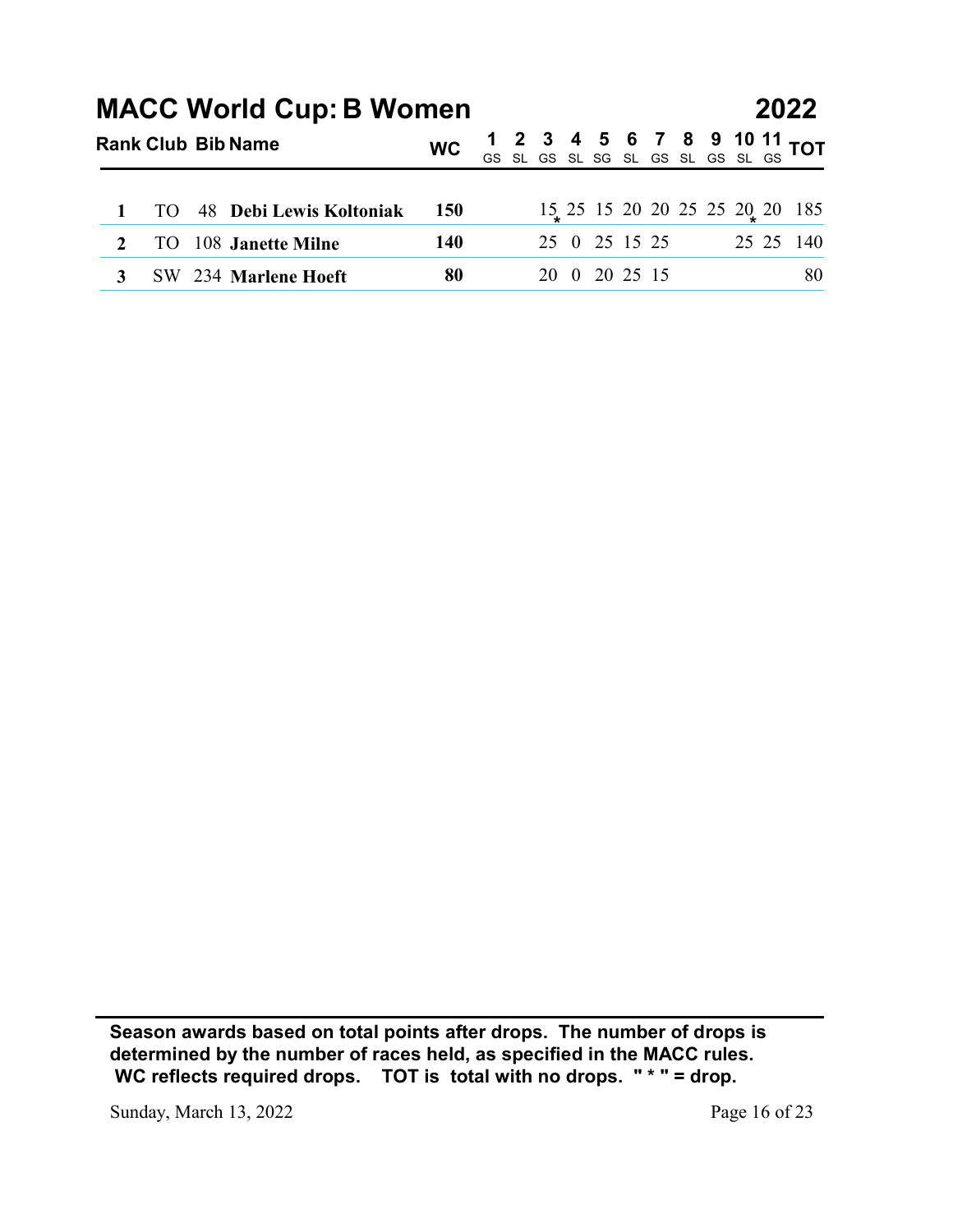|   |           | <b>MACC World Cup: Supervet-B Men</b><br><b>Rank Club Bib Name</b> | <b>WC</b> |                                  |  |            |                  |  | 11 | 2022                              |
|---|-----------|--------------------------------------------------------------------|-----------|----------------------------------|--|------------|------------------|--|----|-----------------------------------|
|   |           |                                                                    |           | GS SL GS SL SG SL GS SL GS SL GS |  |            |                  |  |    | <b>TOT</b>                        |
|   | <b>TO</b> | 128 Joe Connelly                                                   | 155       |                                  |  |            |                  |  |    | 25 15 25 15 25 20 25 20 25 195    |
| 1 | <b>TR</b> | 183 Rick Van Houdt                                                 | 155       |                                  |  |            |                  |  |    | 20 25 20 25 12 25 20 25 20 192    |
| 3 | TB        | 154 Patrick Smithbauer                                             | 115       |                                  |  |            |                  |  |    | 15 20 15 20 15 15 15 15 15 15 145 |
| 4 | TB        | 222 Mike Jablonski                                                 | 67        |                                  |  |            | 12 12 11 12 20 0 |  |    | 67                                |
| 5 | <b>SN</b> | 143 David CORCORAN                                                 | 34        |                                  |  | 11 11 12 0 |                  |  |    | 34                                |

Sunday, March 13, 2022 Page 17 of 23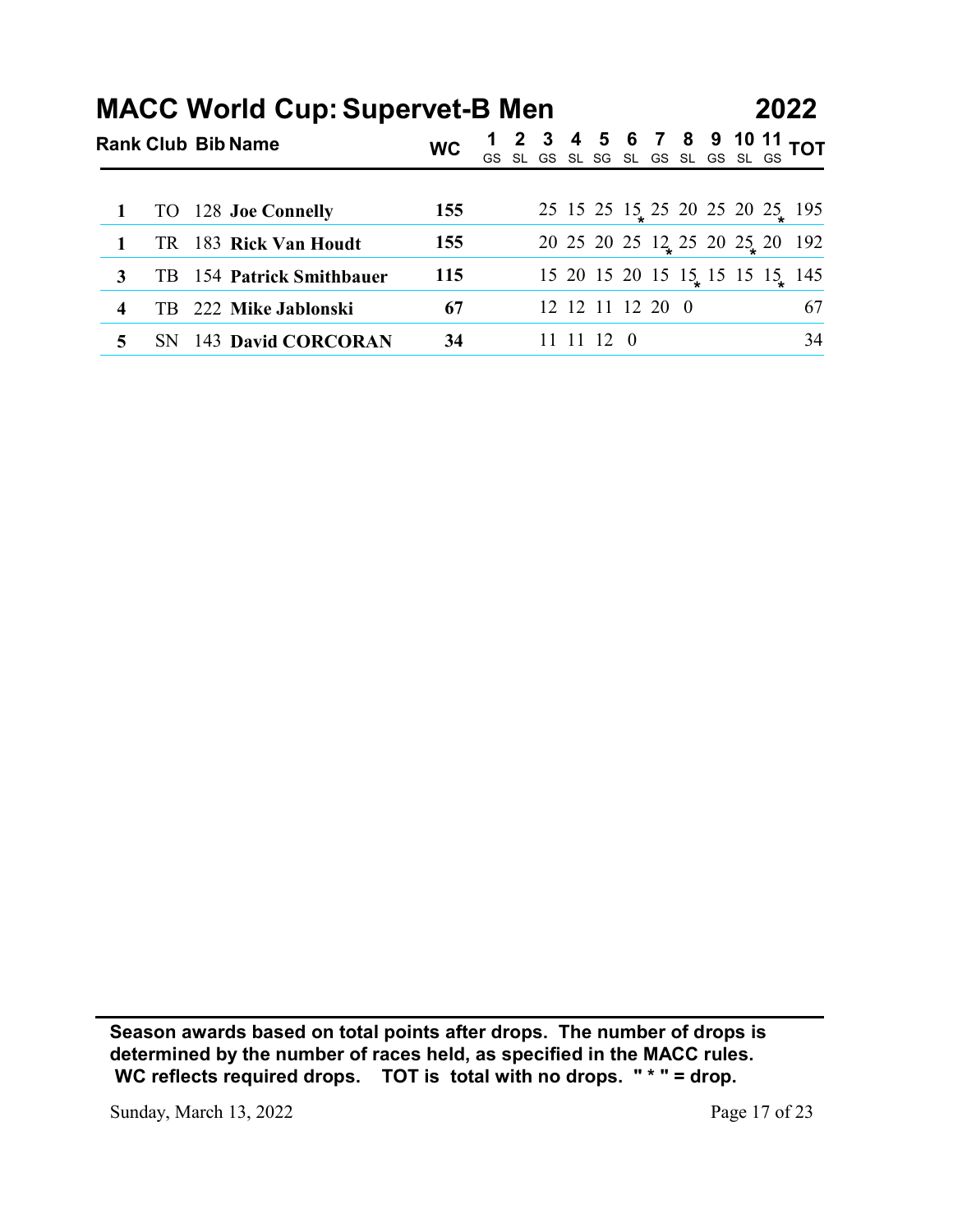|                  |           | <b>MACC World Cup: Vet-B Men</b> |           |                                  |            |  |                     | 8 | 10 | 2022<br>11                                                 |
|------------------|-----------|----------------------------------|-----------|----------------------------------|------------|--|---------------------|---|----|------------------------------------------------------------|
|                  |           | <b>Rank Club Bib Name</b>        | <b>WC</b> | GS SL GS SL SG SL GS SL GS SL GS |            |  |                     |   |    | <b>TOT</b>                                                 |
| $\mathbf{1}$     | <b>SN</b> | 186 Arthur LeVasseur             | 175       |                                  |            |  |                     |   |    | $0$ 25 25 25 25 25 25 25 175                               |
| $\boldsymbol{2}$ | TB        | 170 Dennis Parrott               | 142       |                                  |            |  |                     |   |    |                                                            |
| $\mathbf{3}$     | TB        | 199 Steven Foradori              | 104       |                                  |            |  |                     |   |    | 25 25 12 20 20 15 20 20 20 177<br>20 12 15 12 15 15 15 104 |
| 4                | AA        | 205 Todd Newman                  | 78        |                                  | $0\quad20$ |  | 15 11 20 12         |   |    | 78                                                         |
| 5                | TB        | 64 jamie pawelek                 | 72        |                                  |            |  | 15 11 12 11 11 0 12 |   |    | 72                                                         |

Sunday, March 13, 2022 Page 18 of 23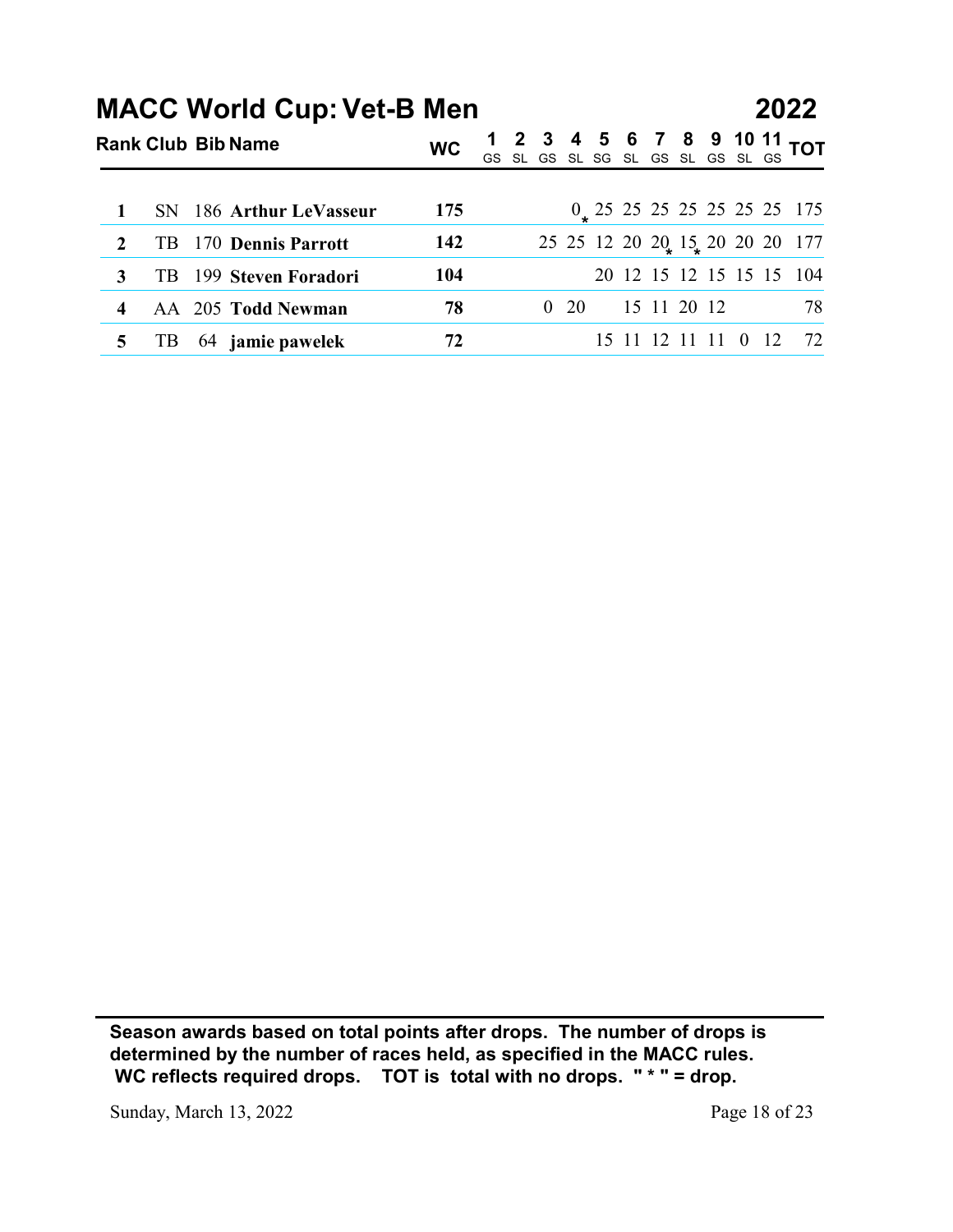|                  |                                                           |           |            | 2022                                                                                                                                                                                                                                                           |    |
|------------------|-----------------------------------------------------------|-----------|------------|----------------------------------------------------------------------------------------------------------------------------------------------------------------------------------------------------------------------------------------------------------------|----|
|                  | <b>MACC World Cup: B Men</b><br><b>Rank Club Bib Name</b> | <b>WC</b> |            | $\begin{array}{cccccc} 1 & 2 & 3 & 4 & 5 & 6 & 7 & 8 & 9 & 10 & 11 \\ \hline \mathrm{GS} & \mathrm{SL} & \mathrm{GS} & \mathrm{SL} & \mathrm{SG} & \mathrm{SL} & \mathrm{GS} & \mathrm{SL} & \mathrm{GS} & \mathrm{SL} & \mathrm{GS} \end{array} \textbf{TOT}$ |    |
| 1                | SW                                                        | 80        | 15 15      | 25 25                                                                                                                                                                                                                                                          | 80 |
| $\boldsymbol{2}$ | 151 Alfred Cureau<br>226 Brian Finkel<br>SW               | 40        | 20 20      |                                                                                                                                                                                                                                                                | 40 |
| 3                | AA 169 Andrew Hoeft                                       | 25        | $0\quad25$ |                                                                                                                                                                                                                                                                | 25 |
| 3                | SW 190 James Green                                        | 25        | $25\quad0$ |                                                                                                                                                                                                                                                                | 25 |

Sunday, March 13, 2022 Page 19 of 23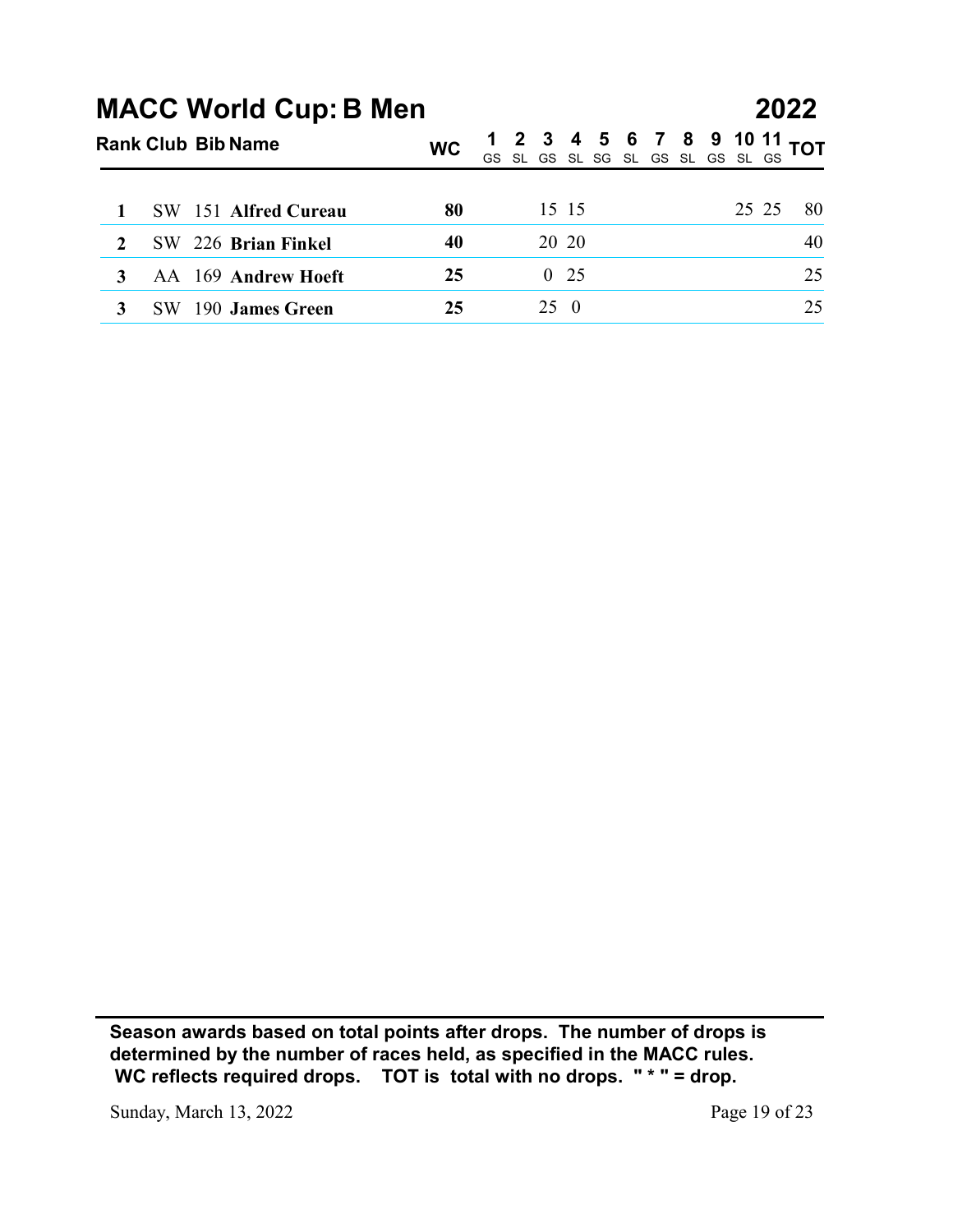|                  |           |                                                             |            |  |  |          |  |  | 2022                                                                        |
|------------------|-----------|-------------------------------------------------------------|------------|--|--|----------|--|--|-----------------------------------------------------------------------------|
|                  |           | <b>MACC World Cup: C Women</b><br><b>Rank Club Bib Name</b> | <b>WC</b>  |  |  |          |  |  | 1 2 3 4 5 6 7 8 9 10 11 TOT<br><u>GS SL GS SL SG SL GS S</u> L GS SL GS TOT |
|                  |           |                                                             |            |  |  |          |  |  |                                                                             |
| 1                | TR        | 34 Susan Geisling                                           | 165        |  |  |          |  |  | 25 25 25 20 25 15 25 20 25 205                                              |
| $\boldsymbol{2}$ | <b>SN</b> | 160 Keli Mazzenga                                           | <b>150</b> |  |  |          |  |  | 20 25 20 25 15 25 20 150                                                    |
| 3                | SW        | 40 Camille Hoeft                                            | 125        |  |  | 20 20 15 |  |  | $15/20$ 20 15 15 140                                                        |

Sunday, March 13, 2022 Page 20 of 23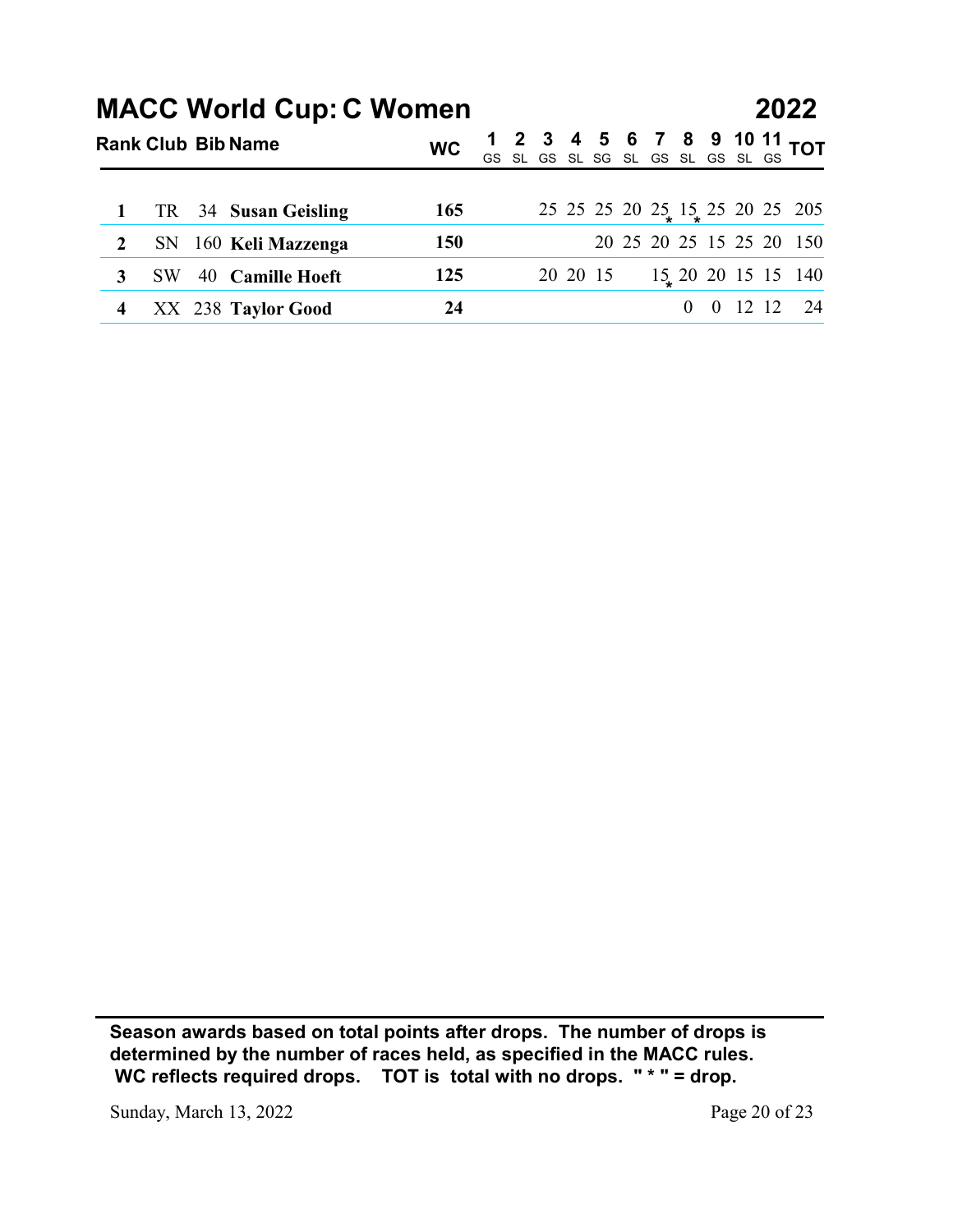|                       |    | <b>Rank Club Bib Name</b> | <b>MACC World Cup: C Men</b>                | <b>WC</b>  | GS SL GS SL SG SL |                     | b | GS SL | 8<br>GS | 10<br>SL GS | 2022<br><u>11</u><br><b>TOT</b>                                            |
|-----------------------|----|---------------------------|---------------------------------------------|------------|-------------------|---------------------|---|-------|---------|-------------|----------------------------------------------------------------------------|
|                       |    |                           |                                             |            |                   |                     |   |       |         |             |                                                                            |
| 1                     | SW |                           | 171 Joseph Pioch                            | <b>160</b> |                   |                     |   |       |         |             | $15\underset{\ast}{\ast} 20\underset{\ast}{\ast} 25$ 25 25 20 20 25 20 195 |
| $\boldsymbol{2}$<br>3 |    |                           | AA 167 Alan Osterdale<br>SW 209 Ryan Waters | 120<br>25  |                   | 20 25<br>$25\quad0$ |   |       |         |             | 25 25 0 25 120<br>25                                                       |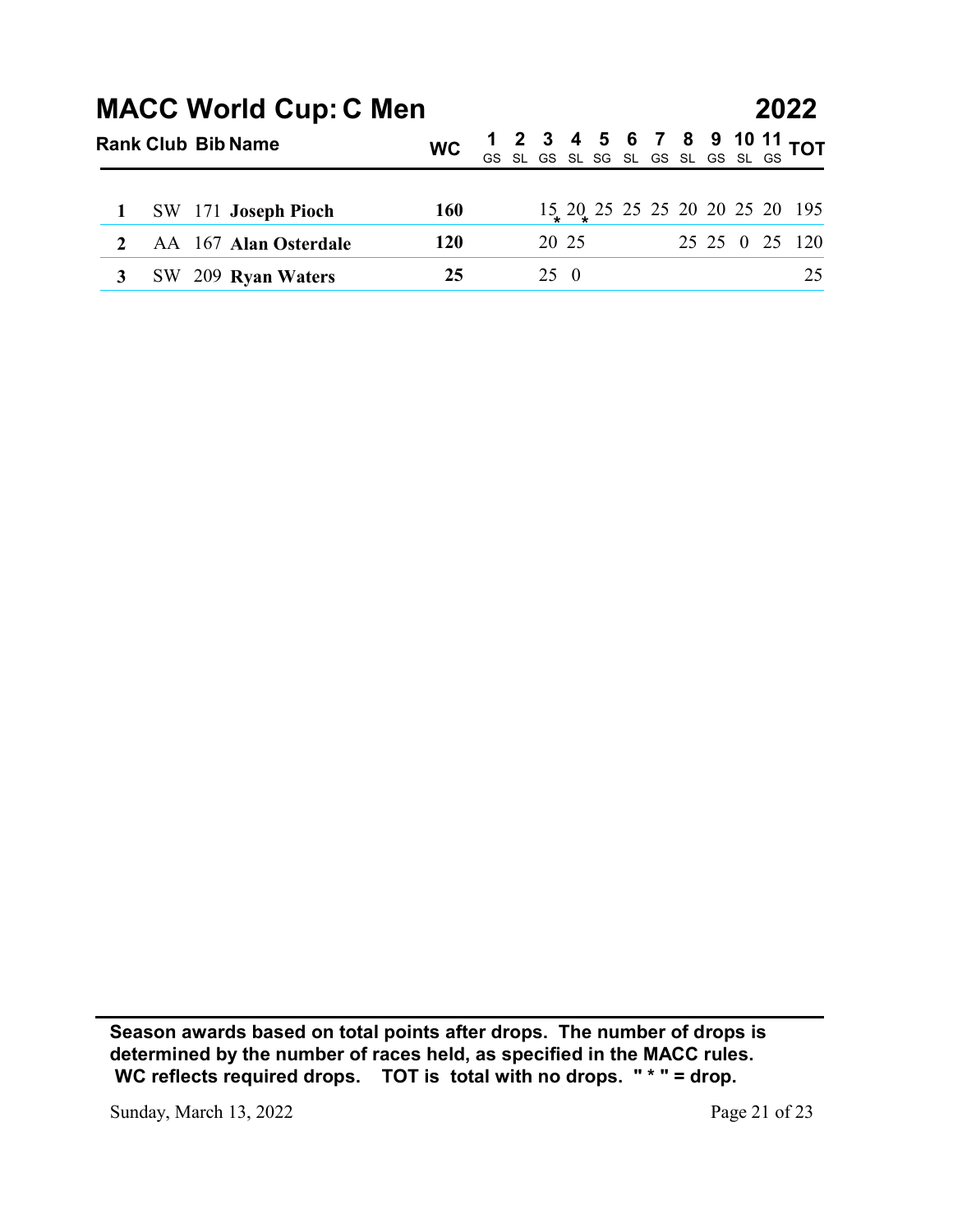| <b>MACC World Cup: D Women</b><br>2022<br>10 $11$ TOT |
|-------------------------------------------------------|
|-------------------------------------------------------|